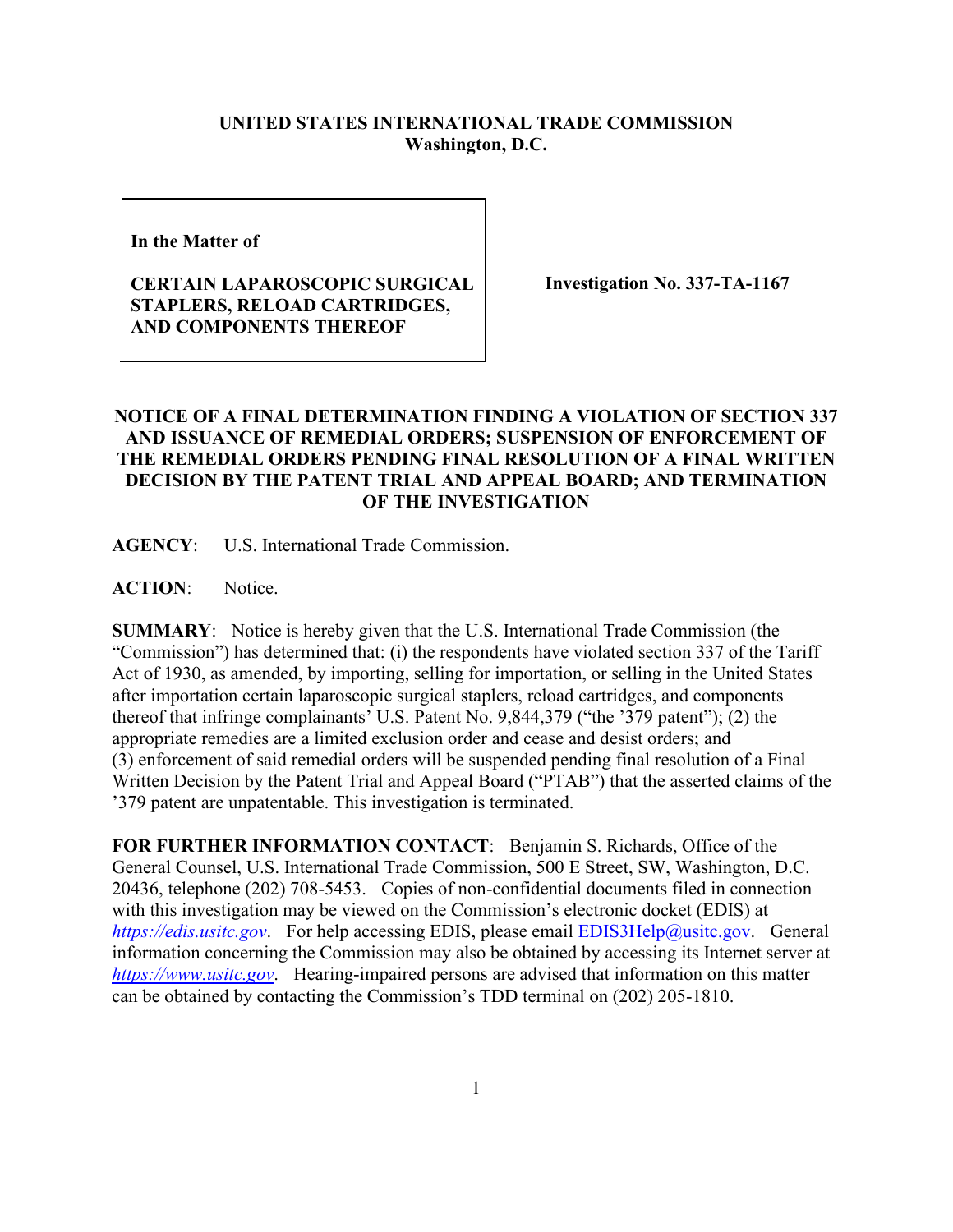**SUPPLEMENTARY INFORMATION**: The Commission instituted this investigation on July 5, 2019, based on a complaint filed by Ethicon LLC of Guaynabo, PR; Ethicon Endo-surgery, Inc. of Cincinnati, OH; and Ethicon US, LLC of Cincinnati, OH (collectively, "Ethicon"). 84 FR 32220 (July 5, 2019); *see also* 84 FR 65174 (Nov. 26, 2019) (amending the caption). The complaint alleged violations of section 337 of the Tariff Act of 1930, as amended, 19 U.S.C. 1337, based on the importation into the United States, the sale for importation, and the sale within the United States after importation of certain laparoscopic surgical staplers, reload cartridges, and components thereof by reason of infringement of one or more claims of U.S. Patent Nos. 9,844,379; 9,844,369 ("the '369 patent"); 7,490,749 ("the '749 patent"); 8,479,969 ("the '969 patent"); and 9,113,874 ("the '874 patent"). 84 FR at 32220. The Commission's notice of investigation named the following as respondents: Intuitive Surgical Inc., of Sunnyvale, CA; Intuitive Surgical Operations, Inc., of Sunnyvale, CA; Intuitive Surgical Holdings, LLC, of Sunnyvale, CA; and Intuitive Surgical S. De R.L. De C.V. of Mexicali, Mexico (collectively, "Intuitive"). *Id.* The Office of Unfair Import Investigations is not participating in this investigation. *Id.*

On October 23, 2020, the Chief Administrative Law Judge ("CALJ") granted Ethicon's motion for leave to amend the complaint, case caption, and notice of investigation to reinstate the original plain English statement of the category of accused products, as well as the original case caption, and to reincorporate Intuitive's laparoscopic surgical staplers and components thereof as articles to be excluded. Order No. 14, *unreviewed by* Comm'n Notice (Nov. 21, 2019). As initially instituted, the investigation covered reload cartridges for those staplers, but not the staplers themselves. *See id.*

On October 29, 2019, the CALJ conducted a *Markman* hearing. Thereafter, on January 7, 2020, the CALJ issued Order No. 15, which construed various terms in the asserted patents.

On March 5, 2020, the CALJ granted Ethicon's motion to terminate claim 1 of the '379 patent and all claims of the '749 patent from the investigation. *See* Order No. 21, *unreviewed by* Comm'n Notice (Mar. 25, 2020).

On April 21, 2020, Ethicon moved for leave to file a second amended complaint to include the Certificate of Correction for the '379 patent. The CALJ granted Ethicon's motion on May 6, 2020, and Ethicon filed its second amended complaint on May 7, 2020. *See* Order No. 36; Doc. ID 709878.

On June 8, 2021, the CALJ issued the subject ID on violation, which found a violation of section 337 based on infringement of the asserted claims of the '369 and '379 patents by Intuitive. The ID found no violation based on the '969 and '874 patents. Also, on June 8, 2021, the CALJ issued his recommended determination on remedy and bonding. The CALJ recommended, upon a finding of violation, that the Commission issue a limited exclusion order, issue cease and desist orders, and impose a bond in the amount of zero percent (0%) of the entered value of any covered products imported during the period of Presidential review.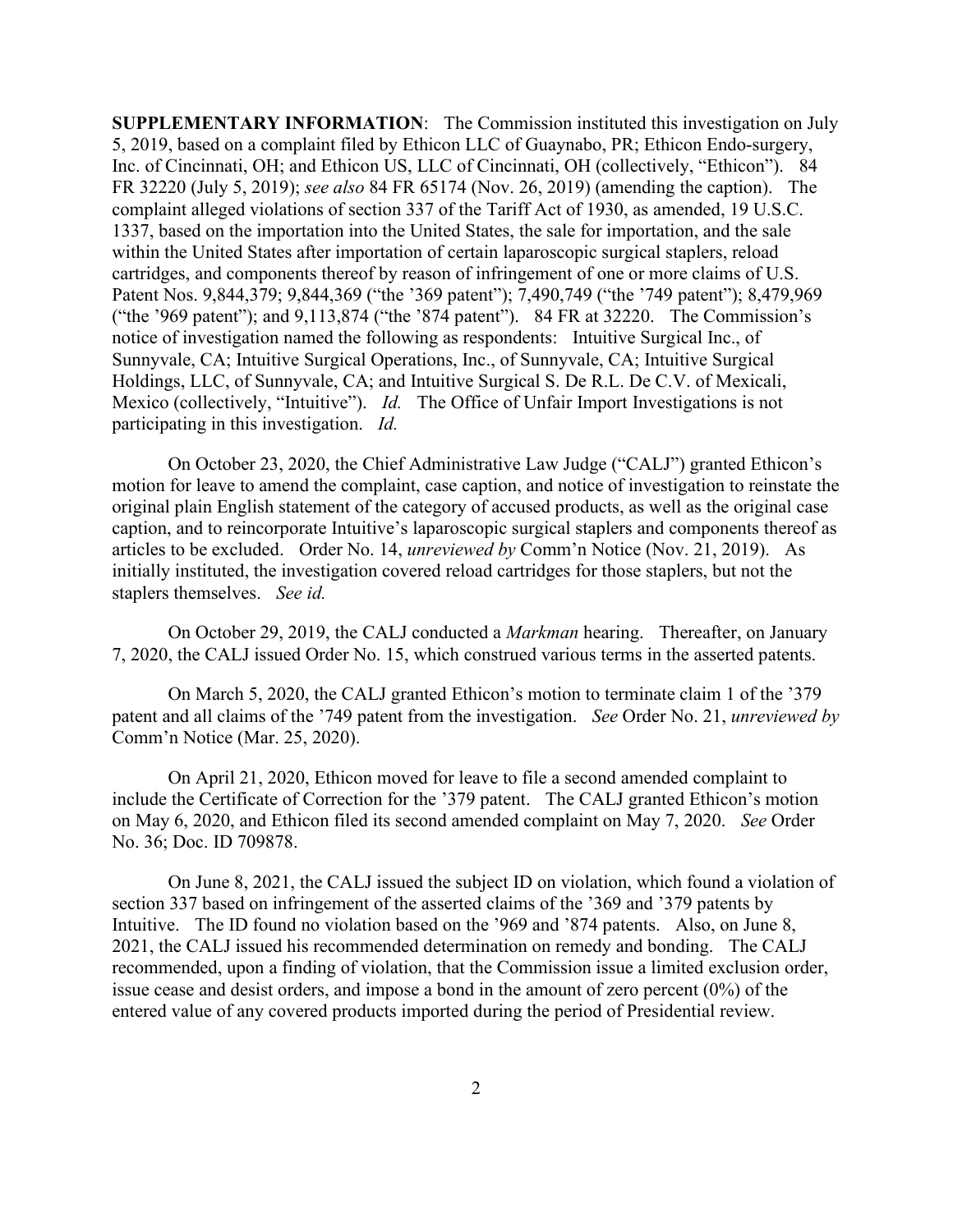On June 21, 2021, Ethicon and Intuitive submitted petitions seeking review of the subject ID. Intuitive's petition included a request for suspension of enforcement of any remedial orders directed to the '379 patent based on a Final Written Decision by the PTAB, in which the PTAB found all claims of the '379 patent unpatentable. *See Intuitive Surgical, Inc. v. Ethicon LLC*, IPR2020-00050, IPR2020-00051, Patent 9,844,379, Final Written Decision Determining All Challenged Claims Unpatentable (Mar. 26, 2021). On June 29, 2021, Ethicon and Intuitive submitted responses to the other's petitions.

On June 9, 2021, the Commission issued a notice soliciting public comments on the public interest factors, if any, that may be implicated if a remedy were to be issued in this investigation. 85 FR 30735 (May 20, 2020). The Commission received twelve submissions from the public in response to its notice.

On August 16, 2021, issued notice of its determination to review the ID in part with respect to (1) the ID's findings on claim construction, infringement, anticipation, obviousness, and enforceability for the '969 patent; and (2) the ID's findings on claim construction, infringement, and obviousness for the '369 patent. The Commission determined not to review the remainder of the ID, including the ID's determination that a violation of section 337 had occurred with respect to the '379 patent and that no violation occurred with respect to the '874 patent. In connection with its review of the ID, the Commission sought briefing from the parties on several questions germane to the issues on review and on remedy, bonding, and the public interest.

The parties filed their initial response to the Commission's review questions on August 23, 2021, and their respective reply briefs on August 30, 2021.

Having considered the parties' submissions, the ID, and the record in this investigation, the Commission has determined that Intuitive has violated section 337 by importing into the United States, selling for importation, or selling in the United States after importation certain laparoscopic surgical staplers, reload cartridges, and components thereof that infringe claims 2 and 3 of the '379 patent. The Commission has further determined to affirm, reverse, and take no position on certain portions of the ID, as explained in the Commission's opinion issued concurrently herewith.

The Commission has determined that the appropriate remedy is: (a) a limited exclusion order prohibiting the importation of certain laparoscopic surgical staplers, reload cartridges, and components thereof that infringe claims 2 and 3 of the '379 patent; and (b) cease and desist orders against Intuitive. The Commission has determined that the public interest factors enumerated in section  $337(d)(1)$  and  $(f)(1)$  do not preclude issuance of the limited exclusion order or cease and desist orders. The Commission has also determined to set a bond in the amount of zero percent (0%) (*i.e.*, no bond) of the entered value of the excluded products imported during the period of Presidential review (19 U.S.C. 1337(j)).